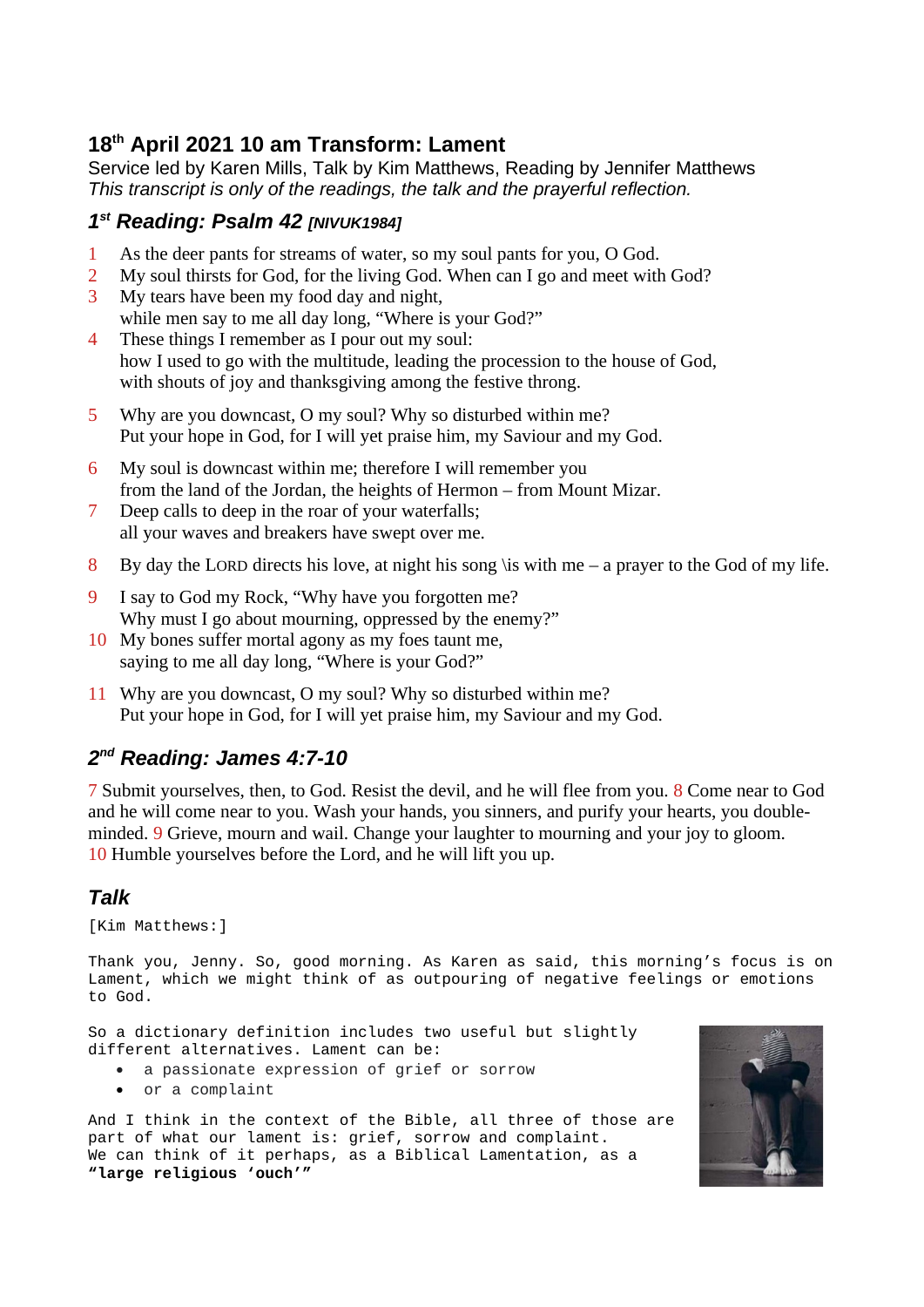Just to give you a little outline of where we're going to go this morning in this talk, just so you know where I'm taking you,

- I'm going to give a brief introduction to the topic,
- tell you something of my story, partly for context but partly perhaps to encourage others to share their stories as well over the coming days and weeks,
- and then I shall talk about lament in the Bible and some modern examples of that,
- and then ultimately, what it means for us.

I don't promise that this will be necessarily cheerful, this isn't intended to be entertainment, but it is an opportunity for us to come honestly before God as you are, and tell Him what we're feeling, and accept the need for others to do the same.

When Andrew first asked me to do this talk, I thought, "Yes, I'd quite like to share what I've been learning about this with other people, but then I thought, "But this is the season just after Easter, we're supposed to be celebrating Resurrection and something of God's joy." But then as I started to prepare I thought, "Well, as we're coming out of lockdown (as Karen has said and I'll refer back to) there are perhaps lots of things that we want to bring to God that have come out of the pandemic." And then of course in the last week, we've been mourning Prince Philip's death, the nation and beyond has mourned the loss of a man dearly loved. So maybe now is the time to bring those negative feelings before God, and to honestly reflect on how we feel.

You might be sitting at home wishing, "Oh, I wish I'd just put some worship songs on and was expressing my joy to God." And if that's how you're feeling, if you're really joyful at the moment that's great, but it would be good if you could stay with us this morning because I think the rest of us probably need you more than you know. If however you're feeling uncertain, a bit down, miserable even, or just plain angry with God, then you're in good company, and I hope that that today will help you express that to God in a constructive way.

So if you're still with me, how are you feeling? The next slide's got a few examples that CMS have gathered, and if you want to go to the website there's lots and lots of material there, people expressing their lament.



[more on next page]

I was listening to the radio a few days ago and there were people there sharing their different experiences, their hopes and concerns at a very human level, of coming out of the restrictions: introverts' fear of re-engaging with other people, having not not been with others for a while; extroverts' excitement of exactly the same thing!

All of our experiences have been different, and some have more time, been able to draw closer to God, others have been busy working at home, exhausted by constantly staring at a screen, and seemingly endless meetings.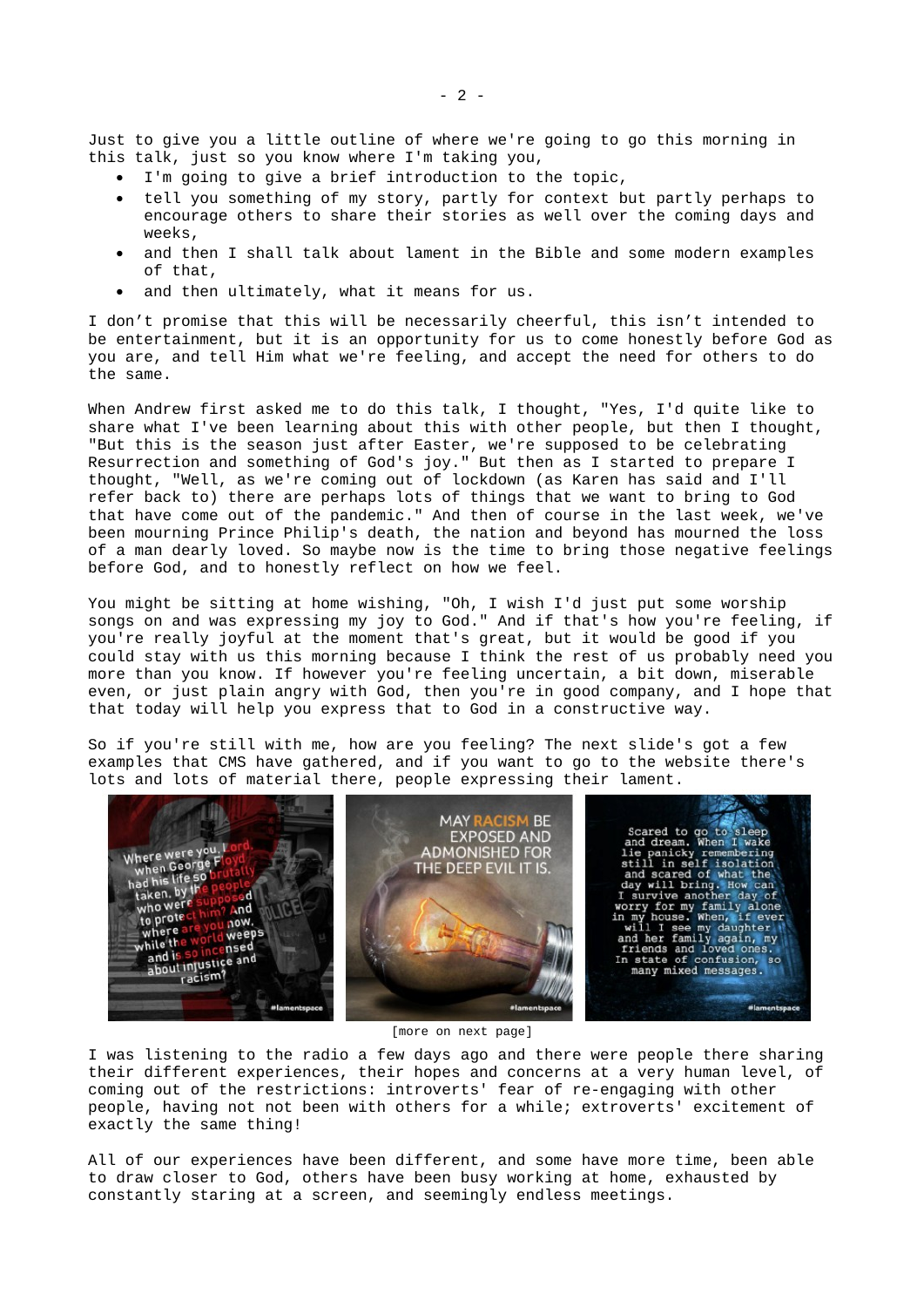

For some, the communication of email and WhatsApp are a lifeline for sharing their lives with others; for others, they can feel like another wave of communication that adds to the stress. Some have enjoyed more alone-time, got on top of the garden and the DIY, while others have really craved the buzz of being with their friends. Some, as Karen was saying, have missed the chance to meet or spend time with new grandchildren, maybe mourning the loss of friends or family members, or just simply regretting a lost year. Some have lost their income and struggled to make ends meet, while others have accumulated savings because there is less to spend their money on.

It's been different for all of us. So whatever you've experienced or however you feel, it's OK, and this morning is about taking time to lament that which has been lost, or those things in the world that cause you pain and frustration.

The next slide is a picture of my parents. I've chosen a picture from before I was born because I can look at that without getting overwhelmed with emotion, because it's perhaps slightly more distant to my experience of them. I'm going to share something of my story for context; it may appear slightly self-indulgent, but I think I would like to encourage by way of example, encourage you all to share your own stories of how you're feeling and how your experience has been over the last year, as we come back together.



Dad died on 10<sup>th</sup> January 2019, and my sister and I supported Mum in our different ways, dealing with the will and Mum's finances (which Dad had always done).

And we hadn't even sorted out all of Dad's things when just over a year later (and this was just before lockdown) on 5th March 2020 I took Mum to Oxford for a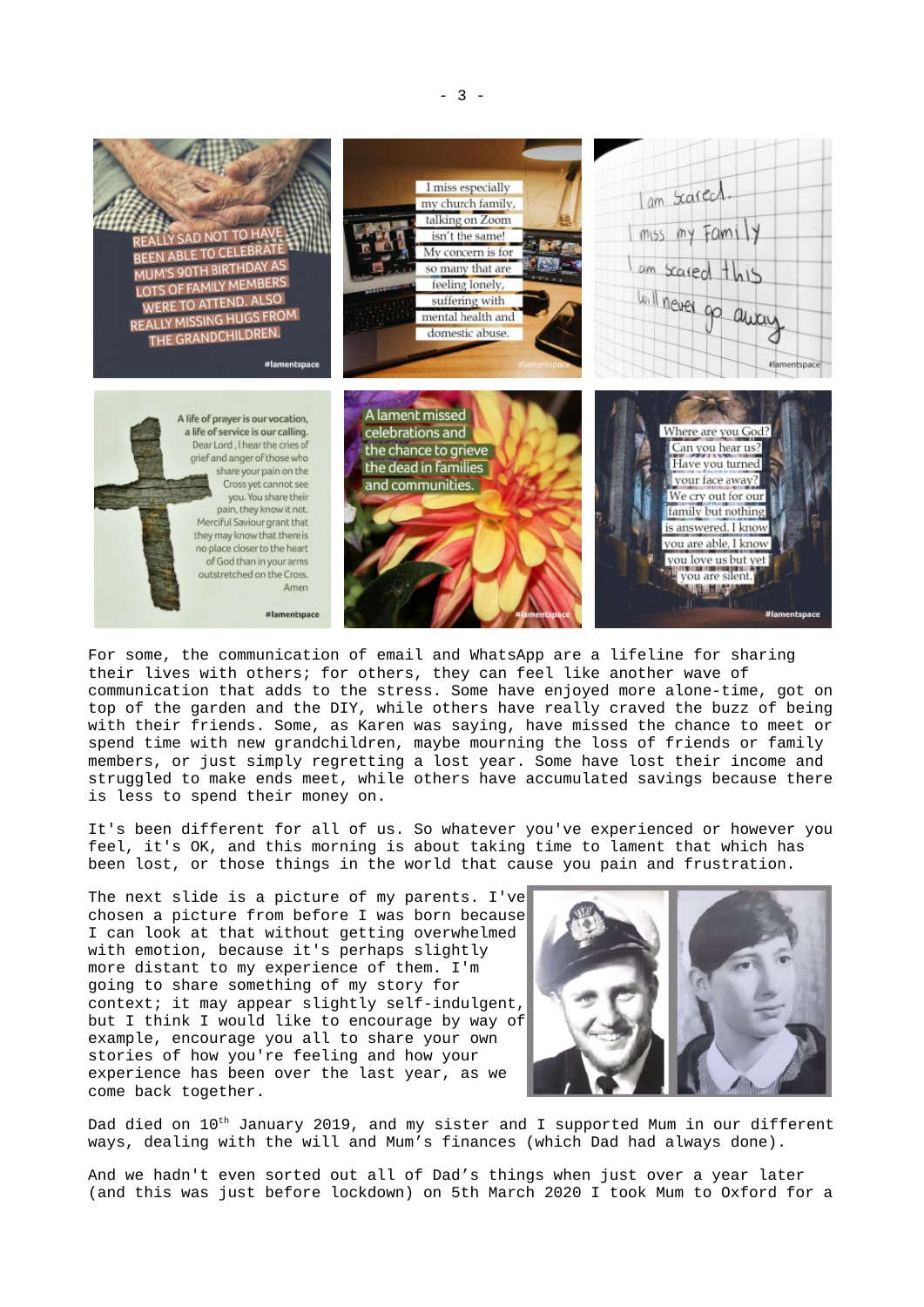hospital appointment, and as I look back, that was the start of a painful journey, painful for her but also for the rest of the family, involving several drastic surgical interventions which ultimately failed to prevent her death, on 2<sup>nd</sup> August.

Throughout this time, my work continued, and throughout all of the pandemic, and I'm grateful for that, but it does mean I'm spending every day in front of the computer and much of it in on-line meetings. I have found this tiring, and I've struggled to have the same enthusiasm for the things I normally look forward to in the evenings – because they've also moved on-line and it can feel just like more of the same.

And then alongside that, my sister and I have been dealing with Mum's estate, cleared the bungalow which they've lived in for 53 years: there was a lot of clearing out, I can tell you.

And of course, as a team, we've had quite a bit to do as Wardens, working out how we deal with the church situation during this time.

So, my experience of the pandemic can be described as busy and rather miserable at times!

But I don't want to give the impression it's all been bad. We've developed a routine which involves more time together with the family; I try very hard to turn the laptop off at nine o'clock every evening so we have some time together at the end when I'm not looking at a screen, unless we're in another Zoom meeting, of course; we've become closer to friends; and I've enjoyed spending some time in the garden every day before starting work instead of my usual cycle, and the garden is looking better than it ever has.

But what about my relationship with God through all this? So just before Lent last year, I felt God's prompt (initiated through something Mary Rai said at an 8 o'clock communion service) to address historical family links with Freemasonry, and I received some very helpful prayer support as I sought to cut off any influence the Devil may have over me or my family from past family activity (including my Dad). And at the same time, I addressed some other wrong things that I needed to deal with in my own life.

I was called to fast every Friday through Lent as I put my relationship back on track with God, and the Retreat in Daily Life is really helpful, as well as a feature of putting Jesus back at the centre.

A year on, this Lent, I felt I should again fast every Friday, but I thought I felt God say that last year was about me pursuing my relationship back on track, whereas this year was a bit more about the needs of others. And I was drawn to this material [Lament for Lent], and the CMS actually produced it for Lent 2020, but they put it back out again in 2021, feeling that it was still very appropriate. And I found it really helpful. And it's what I've learned from that experience that I want to draw on this morning.

So I find it really helpful to focus on lament as a means of addressing my own sorrow, but also expressing sorrow for the state of the World.

So Lament in the Bible...

- comes from confidence in God,
- the heartfelt expression of our feelings,
- crying out for God's intervention.
- But be warned, it may result in change, or having to take action!

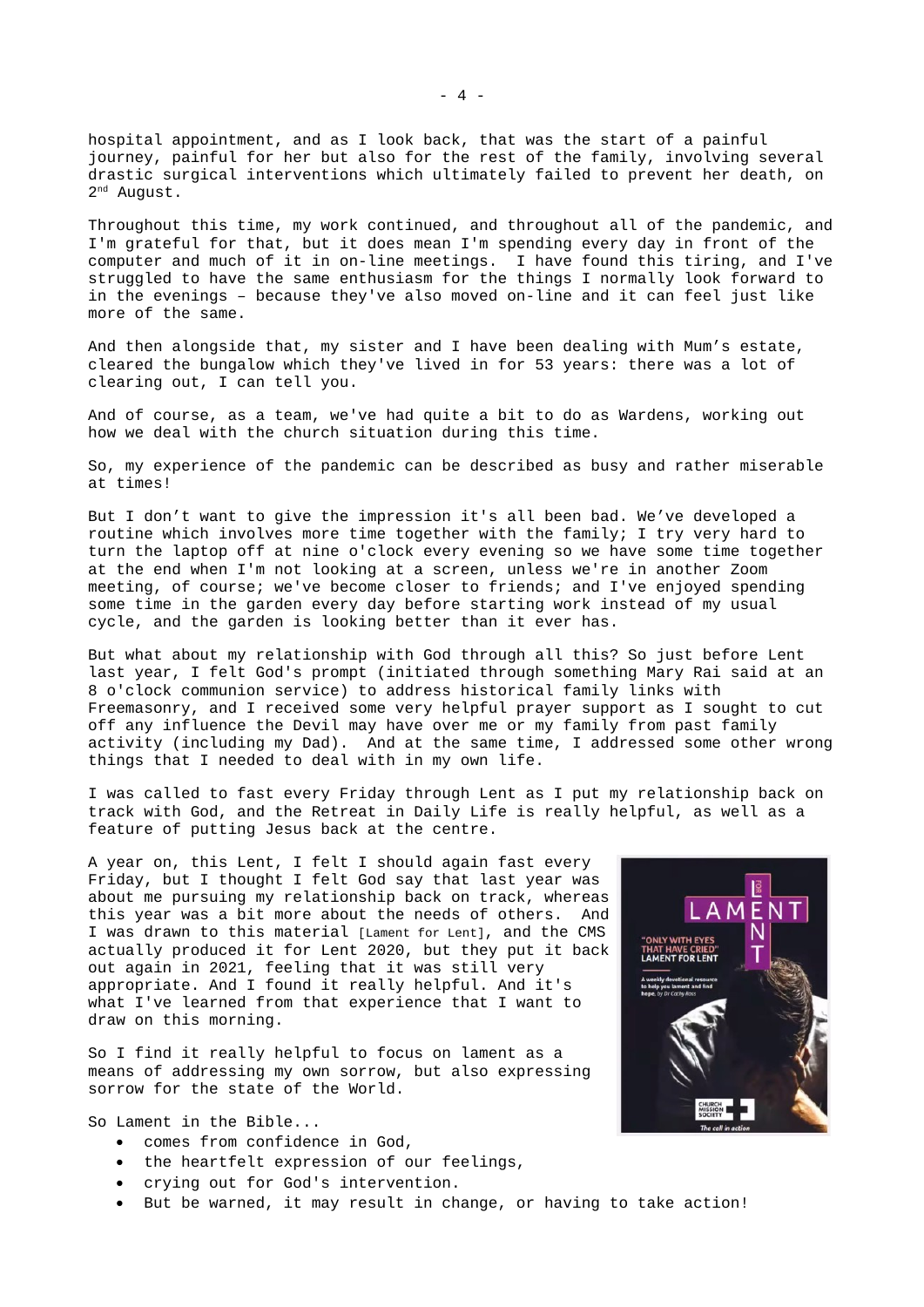What do I mean, 'lament comes from confidence in God'? Surely if we trust in Him, we should know His joy, have confidence in the future born out of our hope in Him, and the world's problems will just fade away?! And of course there is of course, some truth in that. So we read in Philippians 4:4 [RSV]:

Rejoice in the Lord always; again I will say, Rejoice.

but it is not the whole picture.

Even we have God's Joy in our hearts, I don't think that happiness is a true picture of how the Bible describes our relationship with God. Think about the Psalm we had this morning: Psalm 42 was one of 60 Psalms of Lament (four out of every ten of the Psalms is a Psalm of Lament), and then we have the book of Lamentations, (clue in the title), the Prophets – many of whom lamented or shouted out to God, and there's the story of Job. So there's lots of examples in the Old Testament, of bringing negative feelings before God.

And then there's Jesus Himself. He knew the pain of loss. Even though He knew (well I think it seems He knew) that He was going to raise His friend Lazarus back to life – He wept when he died.

So we read from John 11:

32 When Mary reached the place where Jesus was and saw him, she fell at his feet and said, "Lord, if you had been here, my brother would not have died."

33 When Jesus saw her weeping, and the Jews who had come along with her also weeping, he was deeply moved in spirit and troubled. 34 "Where have you laid him?" he asked.

"Come and see, Lord," they replied.

35 Jesus wept.

36 Then the Jews said, "See how he loved him!"

37 But some of them said, "Could not he who opened the eyes of the blind man have kept this man from dying?"

38 Jesus, once more deeply moved, came to the tomb. It was a cave with a stone laid across the entrance.

Jesus was not just upset at a personal level. He also expressed His sorrow, especially for the City of Jerusalem. So in Luke 13 we read the words of Jesus Himself,

34 "Jerusalem, Jerusalem, you who kill the prophets and stone those sent to you, how often I have longed to gather your children together, as a hen gathers her chicks under her wings, and you were not willing. 35Look, your house is left to you desolate.

And then as He entered Jerusalem on Palm Sunday, Jesus was again deeply moved: We read in Luke 19:

41 As he approached Jerusalem and saw the city, he wept over it 42 and said, "If you, even you, had only known on this day what would bring you peace—but now it is hidden from your eyes.

I wonder what Jesus feels now as He looks over our town, our country, our World.

- I believe His heart is filled with sorrow still for those who are hurting and do not know Him.
- And do we, do I, I wonder, share that sorrow?

And of course, Jesus cried out to God bitterly in the Garden of Gethsemane before His arrest.

And then on the cross, Jesus cried out again to God, quoting from Psalm 22 (another of the Psalms of Lament),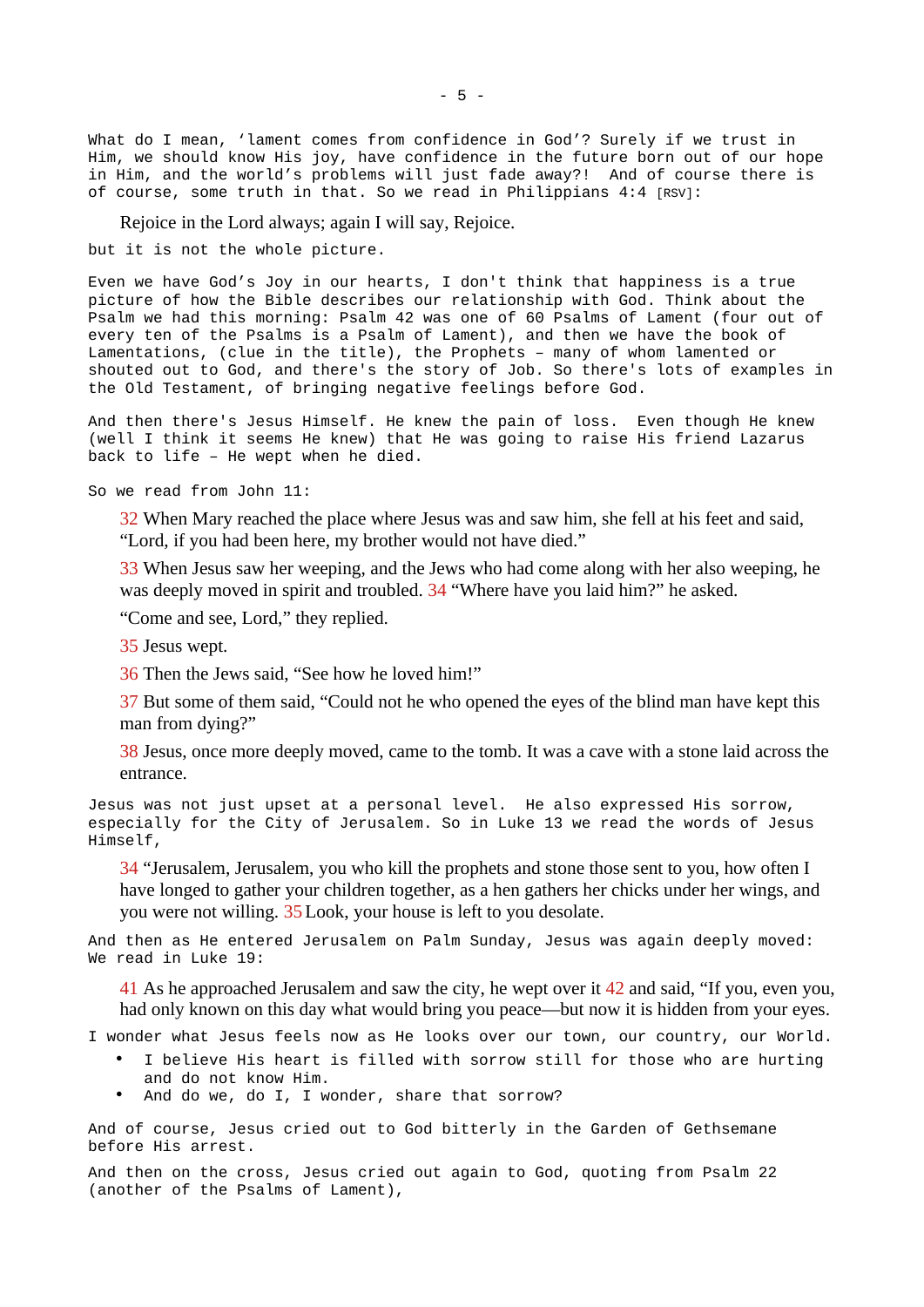1 My God, my God, why have you forsaken me?

It's a great Psalm, by the way, I suggest you read it all in the context of Jesus' story.

So, if Jesus, who knew the Father intimately and gave Himself utterly to His Father's will, expressed sorrow and pain to Him, surely so too can we.

Before we turn back to the Psalms, which are a huge resource for this kind of prayer, let me just refer again to our New Testament reading. Clearly James is talking about a different kind of sorrow, remorse for sin, but I think also this can be addressed in the same kind of coming to God, and again we see it's not an immediately joyful thing, turning back to God for our sin involves grieving, mourning and wailing as we come before God in sorrow for what we have done. So as Jenny read in James 4:7,

Submit yourselves, then, to God.

And then in verse 9,

Grieve, mourn and wail. Change your laughter to mourning and your joy to gloom.

So there clearly is a biblical place for sorrow and lament. But how do we do this in a constructive way?

I'm going to look at Psalm 13, and there's a slide that will show this as a clear example of the key elements.

|   | How to Lament – Psalm 13                                                                                                              |                                                                                                                                                                                                                                           |
|---|---------------------------------------------------------------------------------------------------------------------------------------|-------------------------------------------------------------------------------------------------------------------------------------------------------------------------------------------------------------------------------------------|
| ۰ | ADDRESS - directing the prayer to God                                                                                                 | How long O Lord? Will you forget me forever?                                                                                                                                                                                              |
|   | COMPLAINT - a description of the problem                                                                                              | How long will you hide your face from me?<br>How long must I bear pain in my soul, and<br>have sorrow in my heart all day long? How<br>long shall my enemy be exalted over me?                                                            |
| ٥ | REQUEST - ask for a specific response from God<br>MOTIVATION - why should God help?<br>CONFIDENCE - confession of trust in God's help | Consider and answer me, O Lord my God!                                                                                                                                                                                                    |
|   |                                                                                                                                       | Give light to my eyes or I will sleep the sleep of<br>death, and my enemy will say "I have<br>prevailed"; my foes will rejoice because I am<br>shaken. But I trusted in your steadfast love; my<br>heart shall rejoice in your salvation. |
|   |                                                                                                                                       | I will sing to the Lord, because he has dealt<br>hountifully with me.                                                                                                                                                                     |

I think this is a useful song to use in this context, partly because it's short, and the separate elements in it are neatly separated out, and in the Psalm 42 which we read together earlier, they're a bit blurred together. But this psalm really sets them out quite nicely as a kind of exemplar (and also if I'm honest because CMS had done a lot of the work for me). So, there are five sort of elements to this:

- **Address**, meaning bringing the prayer to God;
- **Complaint** or perhaps expression of regret: a description of the problem;
- and then a **request** asking God for His specific response;
- then a **motivation**: why should God help?
- And then finally, an expression of **confidence**.

So, just to take those a little bit more slowly,

- **Address:** coming before God with the prayer, *How long, O Lord? Will you forget me forever?* But again, putting God at the start,
- Then a **Complaint** or perhaps an expression of regret, describing the problem to God. *How long will you hide your face from me? How long must I bear pain in my soul, and have sorrow in my heart all day long? How long shall my enemy be exalted over me?*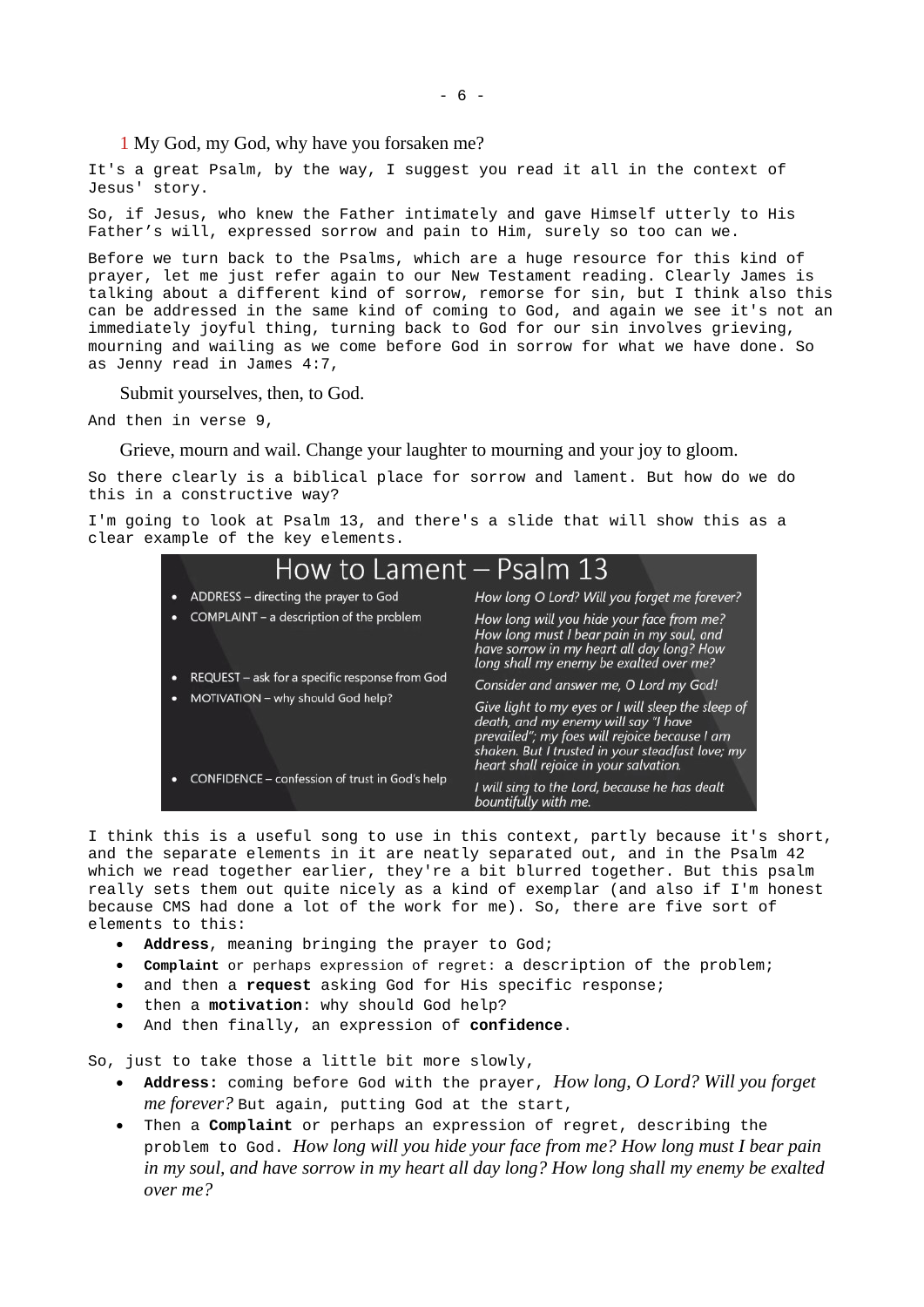- **[Request]** And then what do we want God to do, and genuinely asking for God's intervention: *Consider and answer me, O Lord my God!*
- And then the **motivation**, why should God help? *Give light to my eyes or I will sleep the sleep of death, and my enemy will say "I have prevailed"; my foes will rejoice because I am shaken. But I trusted in your steadfast love; my heart shall rejoice in your salvation.*
- And then finally **[confidence]**, expressing our trust in God's help, *I will sing to the Lord, because He has dealt bountifully with me.*

So you see, the pattern begins and ends with God in His rightful place. Again, if you've still got it open, look again at Psalm 42 which was read earlier: it starts with:

- 1 As the deer pants for streams of water, so my soul pants for you, my God. 2 My soul thirsts for God, for the living God.
- When can I go and meet with God?

And then it ends:

Put your hope in God, for I will yet praise him, my Saviour and my God.

So, the complaint or cry for help is expressed in the context of recognising God's grace and salvation, God's authority. It is founded on a relationship with God.

Another resource I found really helpful, preparing for this morning, was a Franciscan website. And I can give you the web link, as I will later. And to quote from that website it says,

Lament is not a failure of faith, but an act of faith. We cry out directly to God because deep down we know that our relationship with God counts; it counts to us and it counts to God.

Even if we do not experience the closeness, we believe that God does care. Even if God seems not to hear, we believe that God is always within shouting distance. In the Scriptures, God does not say, "Do not fear, I will take away all the pain and struggle." Rather, we hear, "You have no need to fear, since I am with you" and together we will make it. (For example think of Isaac, frightened of the Philistine king [Genesis 26:24]; to the anxious Moses being sent to speak to Pharaoh [Exodus 3:11-12]; and the disciples when they see Jesus walking on the sea [Matthew 14:27])

And as our Psalm again this morning said,

7 Deep calls to deep in the roar of your waterfalls.

This is about calling out to God in the midst of that struggle.

So, what kind of complaints, what kind sorrows, can we bring to God? We see all sorts of examples in the Psalms, and I'm sure there are some with which we can all identify<sup>[1](#page-6-0)</sup>.

 So, in Psalm 6, we see sickness — "…heal me, O Lord, for my body is in terror" [Psalm 6:3]

<span id="page-6-0"></span><sup>1</sup> Bible quotations from [http://www.hopeparishchurch.org/uploads/1/0/8/4/108498889/pams\\_notes\\_on\\_psalms\\_of\\_lament\\_-](http://www.hopeparishchurch.org/uploads/1/0/8/4/108498889/pams_notes_on_psalms_of_lament_-_surviving_exile.pdf) [\\_surviving\\_exile.pdf](http://www.hopeparishchurch.org/uploads/1/0/8/4/108498889/pams_notes_on_psalms_of_lament_-_surviving_exile.pdf)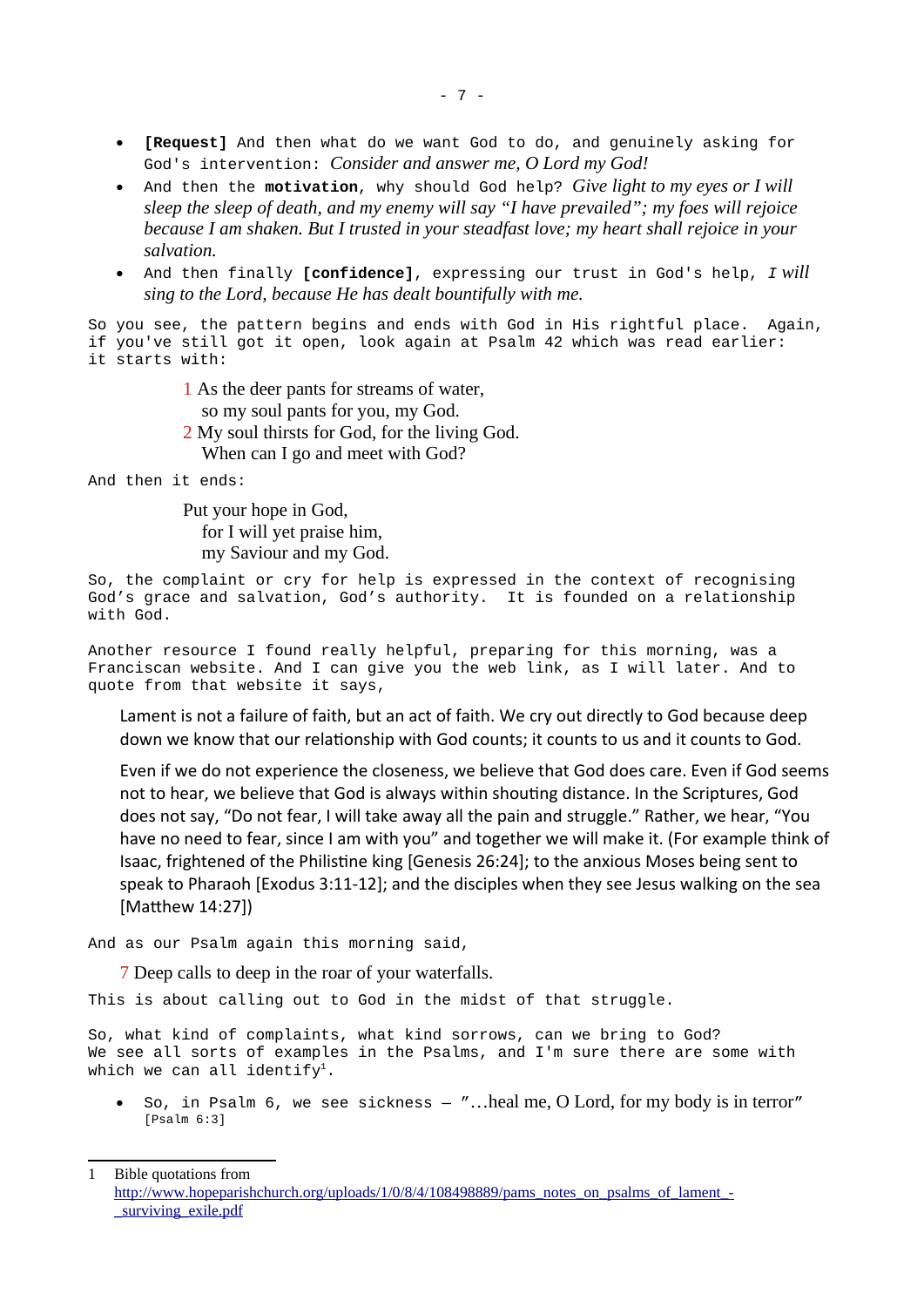- In Psalm 38, loneliness and alienation "My friends and my companions stand back because of my affliction…" [Psalm 38:12]
- In Psalm 7, danger and mistreatment by others "O Lord,… save me from all my pursuers" [Psalm 7:2]
- From today's Psalm, 42, separation from the worshipping community (that's something we're all feeling at the moment) "These things I remember as I pour out my soul: how I used to go with the multitude, leading the procession to the house of God…" [Psalm 42:4]
- Ageing, Psalm  $71 -$  "Cast me not off in my old age..." [Psalm 71:9]
- And of course the ultimate affliction is physical death, Psalm 88 "For my soul is surfeited with troubles and my life draws near to the nether world" [Psalm 88:4]

And of course there are many examples in the Psalms of coming before God in sorrow for our sin: anything and everything that arises from the broken nature of our World and impinges on our lives, we can bring to God in this way.

We might also be called to lament for the World, the World as a whole, or for our part of the World, as it's turned its back on God, We might weep over Kenilworth or our country. I mentioned the book of Lamentation: this is a mourning for the destruction of Jerusalem. It starts at the very beginning of Lamentations,

How deserted lies the city, once so full of people! How like a widow is she, who once was great among the nations! She who was queen among the provinces has now become a slave.

But again, the book ends on a note of hope and trust in God, and the last sentence is really about ultimately accepting God's sovereignty: at the end of Lamentations 5 we read

21 Restore us to yourself, LORD, that we may return; renew our days as of old 22 unless you have utterly rejected us and are angry with us beyond measure.

So, Lament does not end with us – but with God. Repeating the end of our reading again, verse 11 from Psalm 42:

Put your hope in God, for I will yet praise him, my Saviour and my God.

But that is not the end: to put our hope in God, and truly praise Him needs our response – HOPE is born out of our sorrow.

I was thinking about what the Queen might be going through at the moment, and I was reminded of the book that was done for her, celebrating her 90th Birthday. And I thought I would just read a little bit to you from the foreword that she wrote to that book. She wrote,

I have been – and remain – very grateful to you for your prayers and to God for his steadfast love. I have indeed seen his faithfulness. As I embark on my 91st year, I invite you to join me in reflecting on the words of a

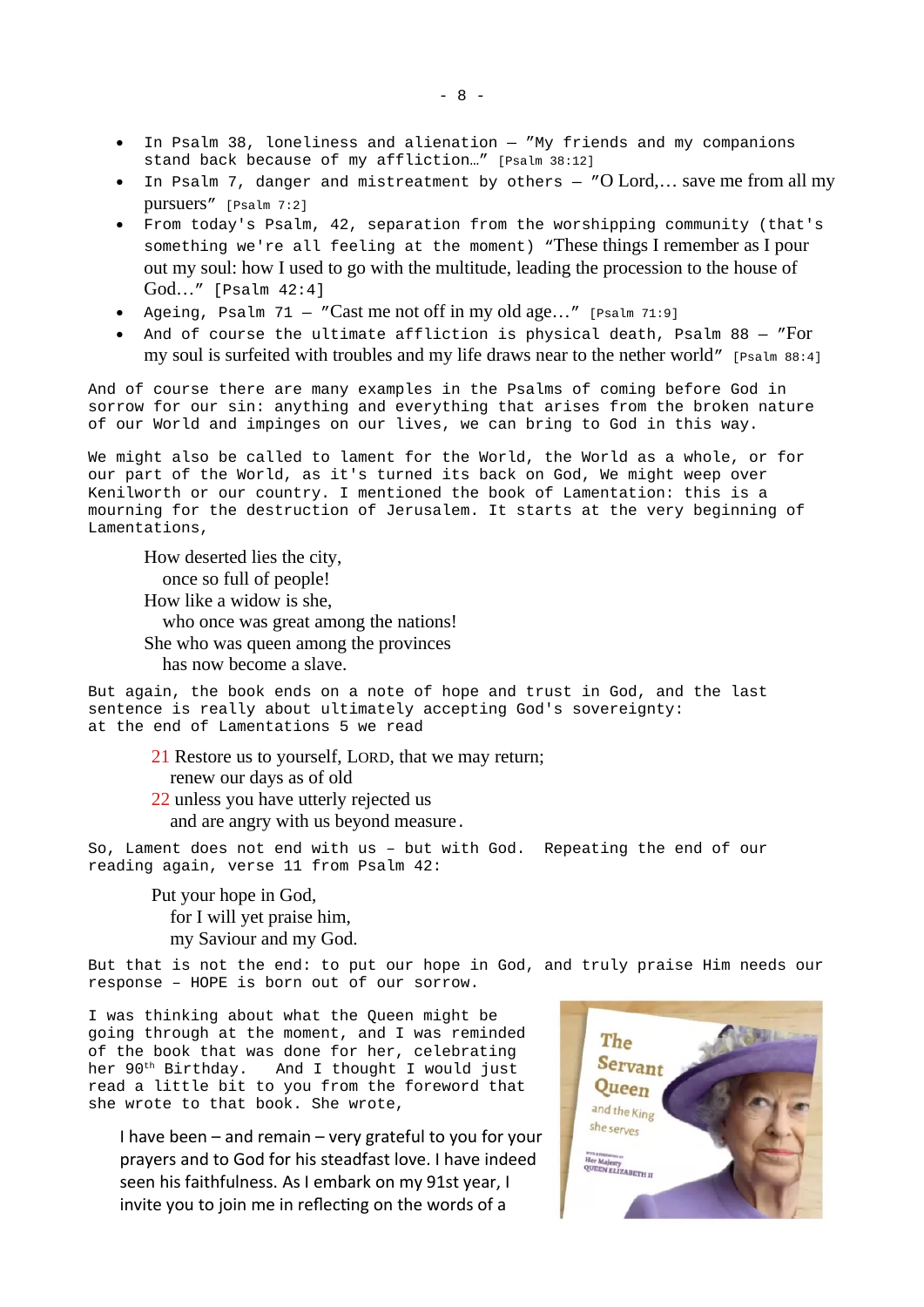poem quoted by my father, King George VI on his Christmas Day broadcast in 1939, the year that this country went to war for the second time in a quarter of a century.

I said to the man who stood at the gate of the year:

"Give me a light that I may tread safely into the unknown." And he replied,

"Go out into the darkness and put your hand into the Hand of God.

That shall be to you better than light and safer than a known way."

So, as we move out of COVID restrictions, let's just consider what we might be called to by God and put our hand in His.

We might come out of last year's experience seeing things in a different way, or even seeing things we've not seen before. The next slide is a quote from the CMS materials from a former archbishop of Bukavu who said,

There are things that can be seen only with eyes that have cried.

Perhaps as we come out of this period we will see things that we've not seen before. Perhaps we will be given a fresh sight for the world around us.

But the next slide has a couple of pictures of Maggy Barankitse, and I'd like to share her story again taken from the materials from CMS. I hope you'll indulge me as I read this to



you. I think it's a really good example of Hope coming from lament.

Maggy is a Tutsi. She was caught up in the ethnic massacres in Burundi in 1993. In October 1993, during an attack, she hid in the local bishop's residence while soldiers massacred 72 people, including one of her best friends. Amazingly, her seven children all survived the massacre by hiding in



the church. Emmanuel Katongole narrates her story: After the massacre, Maggy crawled into the chapel. She prayed as she cried, "My mother taught me you are a God of love. She lied to me. You are not love… God, why was I not killed? Why am I here? Why O God?" As she prayed and cried, she heard Chloe {one of her children}. The children had escaped by hiding. Bribing the militia with money, she managed to save another twenty-five children from the burning… Maggy eventually set up Maison Shalom – houses for children, farms, businesses, a swimming pool, a cinema, a hospital, a nursing home {she's clearly a remarkable woman!}, a micro-credit finance union and a university. From a cry of lament came a restlessness and a refusal to give in to life-destroying forces around her. She survived, confronted her pain and ultimately resisted despair. And became an activist.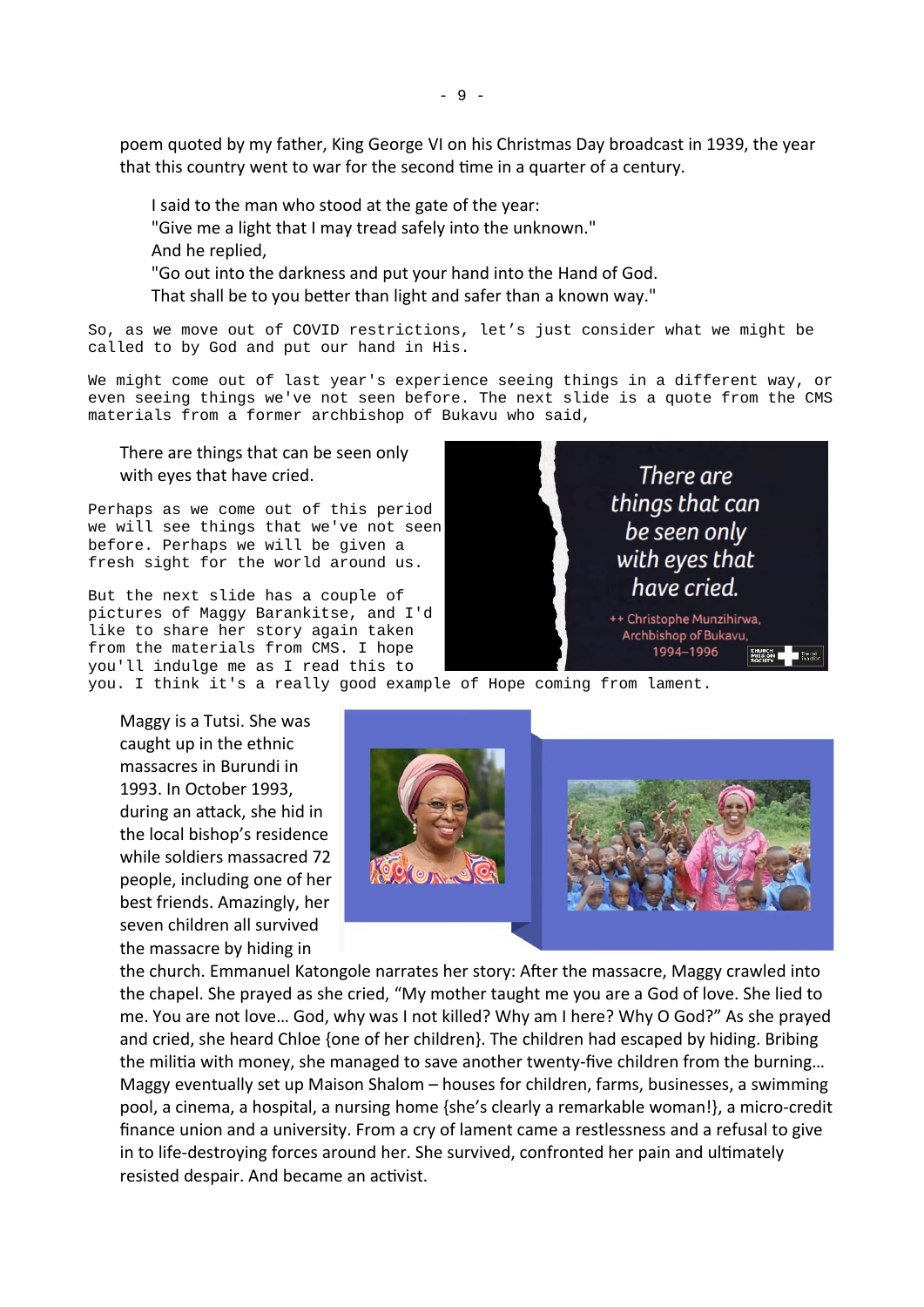After the massacre she experienced incredible energy, determination and anger – all of which she turned into setting up Maison Shalom. But the key driver for her was love. In her words, "Love made me an inventor." In the face of trauma, she improvised and innovated so the children could not only survive but flourish. She created a new community – not solely Tutsi or Hutu, but a community beyond tribalism. Her love was deepened through grief and lament. Maggy did what she could with the resources she had. Perhaps we all need to follow her example and passionately resist the idea that we don't have enough, know enough, aren't good enough, or have been through too much to create change. Maggy operates from an excess of love. Love that knows what it is to suffer. Out of pain and anger, Maggy found the courage to take risks. She was determined that death and evil would not have the last word.

Sadly, that's not quite the end of the story.

In Burundi in 2015 President Pierre Nkurunziza decided to run for a third term. This plunged the country into crisis; thousands fled, hundreds were arrested, and many were killed. Maggy had spoken out strongly against the third term, was targeted and fled into exile where she still is, living and working in Rwanda. The government has shut down all the Maison Shalom programmes. They have also killed some of the children. These events have of course deepened Maggy's lament. But still, she keeps working.

This is not a "they lived happily-ever-after" story, yet, somehow, this makes Maggy's story more poignant.

I wonder, can we aim to be like her and do what we can with the resources, knowledge and energy we have? What we can learn from Maggy is that lament will lead to love if we let it. In fact, I think we should be careful not to skip over the lament because it can lead to deeper love and generous service.

This chimes very much actually with our own Bishop John's Easter message. As he was thinking about just coming out of the pandemic, Bishop John wrote:

We have seen suffering and we have seen compassion and love. Whoever we are, the pandemic will surely have had its impact on each one of us, shaking up what we thought we could take for granted. With so many deaths and bereavements and our own vulnerabilities to the virus, we have probably also thought more about death and our own mortality.

When we do this we see, perhaps for the first time, the preciousness of life itself and the value of every human life. We begin to weigh up and see what actually matters most in life. For most of us, the answer to that question is *love*. The Bible teaches that where love is God is because God is love.

So, lament is a valid and biblical response to our negative experiences. If we really are authentic, then lament can only come from a trusting relationship in God, and it should lead to a response of love, and action (although I have to say personally am not sure what action God is calling me to at the moment!).

We need to allow ourselves, and others, time to deal with our emotional response to the last year or so, and to bring that to God and not just "soldier on" or return to normal as if nothing has changed.

What about you?

Action:

• Give yourself Permission to lament – for as long as you need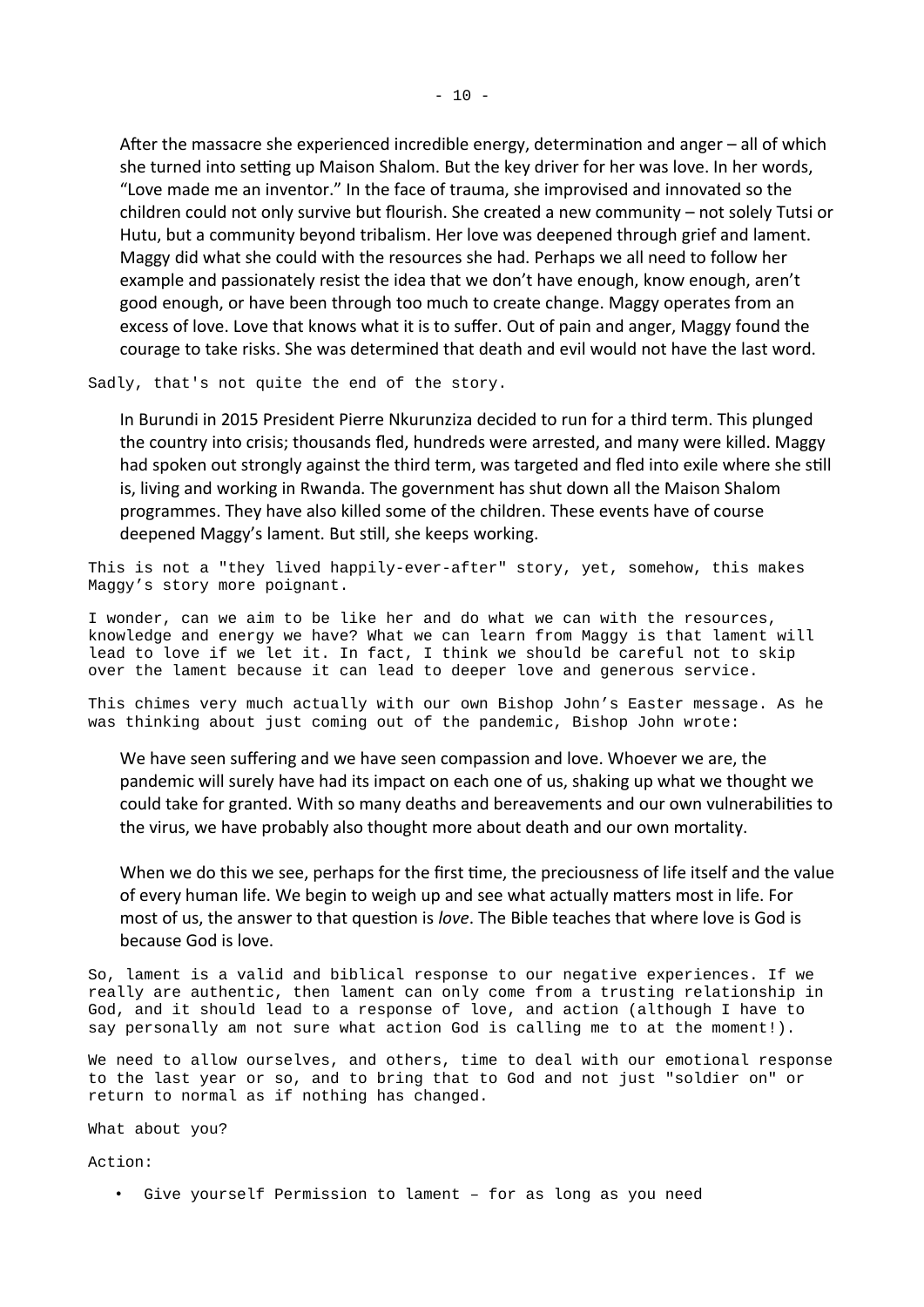- Allow others their time of lamenting for as long as they need
- And let's be prepared to cry out to God together as we meet again.

In one of my Zoom meetings earlier this week, someone commented that they were really struggling to pray on Zoom. And that was such an encouragement to me because I thought, "Oh, it's not just me."

Maybe we haven't all had the same experience, and maybe not all of our shared experiences when we come back together will be joyful.

But be ready for HOPE and ACTION to come out of lament - what is God calling you to? What is God calling us to, as we draw closer to Him in honesty?

The final slide just has the links to a couple of the resources if you want to explore this further. The CMS materials and Franciscan website, and of course the Psalms are a hugely valuable resource for this. So I would encourage you to spend some time with this if you think it would be helpful.

| To explore further: |                                                                                                                                                             |
|---------------------|-------------------------------------------------------------------------------------------------------------------------------------------------------------|
|                     | www.franciscanmedia.org/franciscan-spirit-blog/biblical-<br>laments-prayer-out-of-pain<br>https://churchmissionsociety.org/our-stories/<br>lament-for-lent/ |

I'm just going to finish with a prayer.

God of love, there are things that can be seen only with eyes that have cried. Give us, we pray, courage to give ourselves to lamentation. Draw us deep into silence, mouths to the dust of the world's suffering. Then release us into praise, your compassion seen, our hope renewed. So, bring your healing now. In Jesus' name we pray. Amen

#### *Prayerful Reflection*

#### [Karen Mills:]

Thank you so much, Kim. Such an amount of material there that we're just going to pause for a minute just to allow God to just settle on the things that He wants to say to you, in your heart. Just a moment's silence.

#### [pause]

I pray for each person listening today, that You would give them the freedom to lament. As British people, we tend to be a bit 'stiff upper lip'. But Father, help us to get lost in You, and to be really honest with You about how we have been feeling and how we are feeling about our fears and our hopes for the future. And Father, for each one of us, the experience of the last year of walking through pandemic will have been entirely different. But Father God, thank You that You are walking with us, that You have walked with us. And even though we might be fearful of what is next, we thank You that You have us in Your hand, even though we may have not walked this way before, You are walking in front of us.